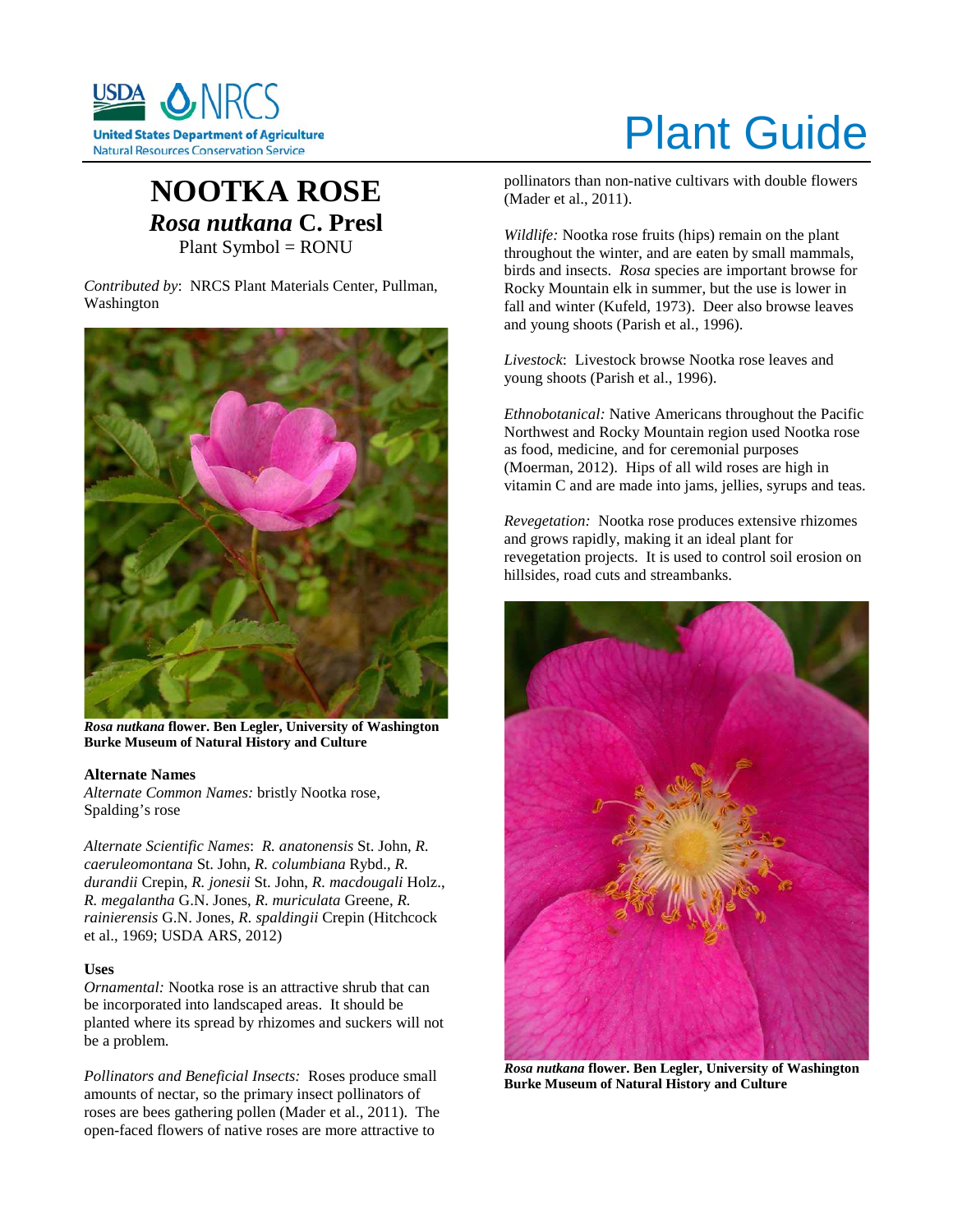#### **Status**

Consult the PLANTS Web site and your State Department of Natural Resources for this plant's current status (e.g., threatened or endangered species, state noxious status, and wetland indicator values).

#### **Description**

*General*: Rose family (Rosaceae). *Rosa nutkana* is an erect to spreading, long-lived shrub native to the western U.S. and Canada. It grows 1 to 9 feet tall and forms loose thickets. Stems are slender, often very dark brown to black. All subspecies except subsp. *melina* typically have straight thorns, or are sometimes unarmed. Subsp. *melina*  typically has curved thorns. The thorns are often in pairs at the base of each leaf. Leaves are alternate, deciduous, and odd-pinnate with 5 to 9 leaflets. Leaflets are elliptic to elliptic-ovate with serrated to multi-serrated margins. Flowers occur at the ends of branches, bloom May through July, and are usually solitary and large. Petals are 1 to 1.6 inches long, light to dark pink, and have broad notches. Sepals are restricted in the middle, then expanded toward the tip and are nearly as long as the petals. Flowers have numerous stamens and pistils, and the styles are deciduous as the fruit matures. The fruit is a round to pear-shaped hypanthium (hip) 0.5 to 0.8 inch wide. It matures in August to September, is bright red to reddish purple, and has persistent sepals. The fruit contains numerous seeds that are angled achenes. The plant reproduces sexually by seed and vegetatively by sprouts, rhizomes and layering. (Hitchcock and Cronquist, 1973; Young and Young, 1992; Parish et al., 1996; Lewis and Ertter, 2007; Burke Museum of Natural History and Culture, 2012; Turner, 2012).



*Rosa nutkana* **pedicel and sepals. Ben Legler, University of Washington Burke Museum of Natural History and Culture**

*Rosa* is a complex and variable genus which hybridizes freely and sometimes exhibits polyploidy and/or apomixis (Hitchcock, et al., 1969). Hybridization may occur between *Rosa nutkana* and other native roses, *R. woodsii* (Woods' rose) and *R. gymnocarpa* (baldhip rose) (Turner, 2012).

The genus name *Rosa* is an ancient Latin name for rose (St. John, 1963). The species name *nutkana* refers to the Nootka Sound on the west coast of Vancouver Island, BC (Charters, 2012).

*Distribution: Rosa nutkana* grows in the western U.S., from the Rocky Mountain states to the Pacific Coast, and in British Columbia and Alaska. The genus is divided into three subspecies: subsp. *melina* grows at high elevations (7500 to 11,400 feet) in the southern Rocky Mountains of Colorado, New Mexico and Utah and is rare in Montana, Wyoming and southern Idaho; subsp. *macdougalii* grows at elevations below 7,500 feet in the intermontane area between the Rocky Mountains and Cascade Mountains from Colorado and Utah to central British Columbia; and subsp. *nutkana* grows at elevations below 7,500 feet west of the Cascade Mountains, along the Pacific Coast from northern California to Alaska (Lewis and Ertter, 2007). For current distribution, consult the Plant Profile page for this species on the PLANTS Web site.

*Habitat*: *Rosa nutkana* is an understory plant in dry and moist forest communities, including Douglas-fir (*Pseudotsuga menziesii*), ponderosa pine (*Pinus ponderosa*), mountain hemlock (*Tsuga mertensiana*), Sitka spruce (*Picea sitchensis*), lodgepole pine (*Pinus contorta*), redwood (*Sequoia sempervirens*) and western hardwoods (Reed, 1993). It also grows in sagebrush (*Artemisia* spp.), and in mountain and plains grasslands (Reed, 1993). It is often found in association with redosier dogwood (*Cornus sericea*), quaking aspen (*Populus tremuloides*), black cottonwood (*Populus trichocarpa*) and snowberry (*Symphoricarpos albus*) (Aller et al., 1981; Bell et al., 1992).

#### **Adaptation**

This plant is adapted to medium and fine textured soils with neutral pH (USDA NRCS, 2012). It can tolerate low levels of fertility but does not tolerate drought (USDA NRCS, 2012). It grows in open and shaded areas receiving 18 to 125 inches of annual precipitation. The subspecies *macdougalii* and *nutkana* grow at low to moderate elevations up to 7,500 feet, and the subspecies *melina* grows at high elevations, 7,500 to 11,400 feet (Lewis and Ertter, 2007). The plant will recover after a fire, however multiple fires will significantly reduce a population (Reed, 1993).

#### **Establishment**

Freshly cleaned Nootka rose seed can be broadcast or drilled and covered with firm soil and mulch (Young and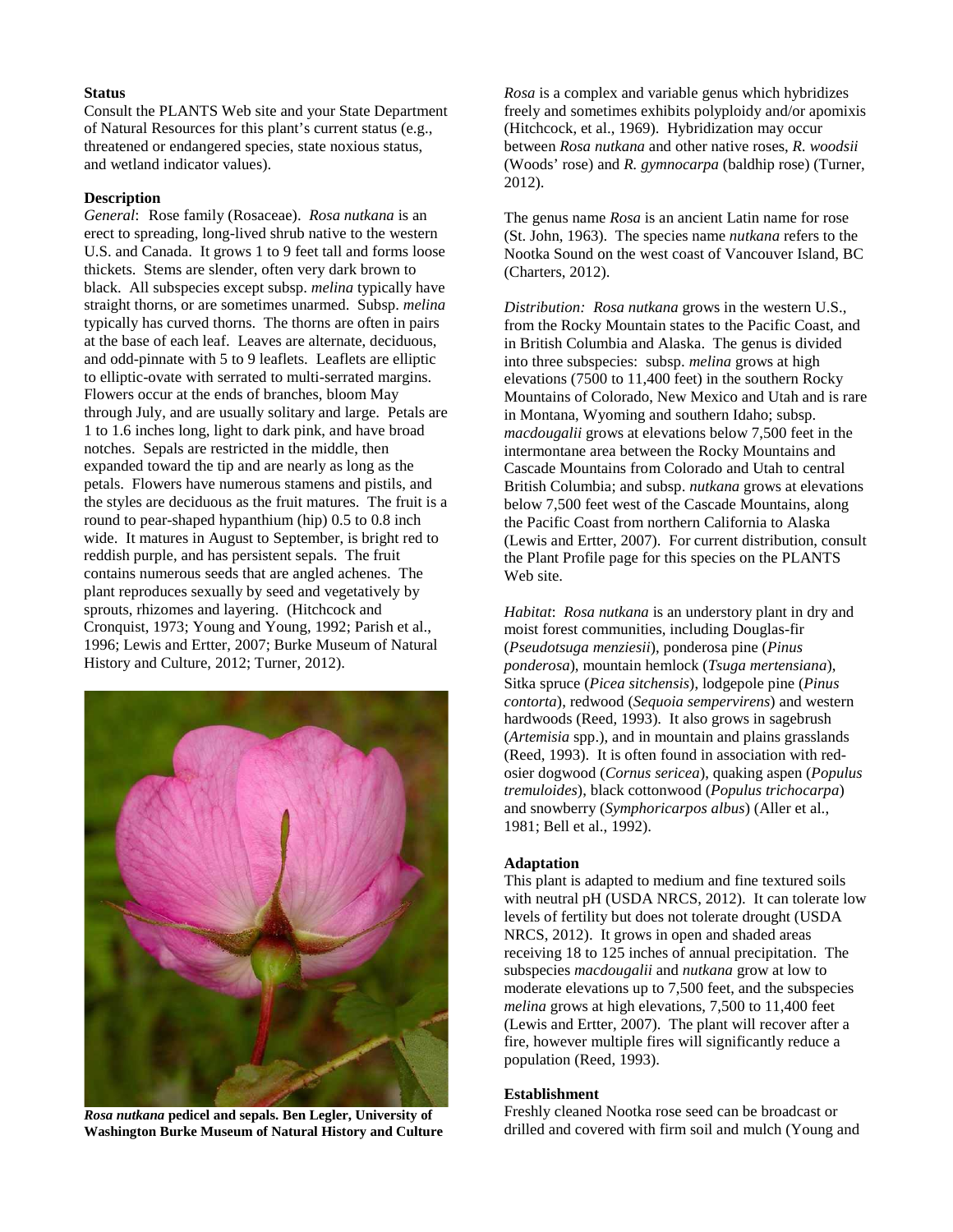Young, 1992). Dried seed needs a cold stratification period of 90 days for optimal germination. Plants can also be established by transplanting seedlings or cuttings (see the Seeds and Plant Production section, below).

**Pests and Potential Problems** None known

#### **Environmental Concerns** None



*Rosa nutkana* **thorns. Ben Legler, University of Washington Burke Museum of Natural History and Culture**

#### **Seeds and Plant Production**

*Rosa nutkana* plants are sexually reproductive after 2 to 5 years of growth (Reed, 1993). Seed is obtained by collecting rose hips after they turn a bright red color (Gill and Pogge, 1974). The seeds can be removed from the hip flesh by macerating the hips in water and allowing the debris to float to the surface. Seeds collected soon after ripening and not allowed to dry will be less dormant than dried seeds (Gill and Pogge, 1974; Young and Young, 1992). Dried seeds require a cold stratification period of 90 days to improve germination (Gill and Pogge, 1974; USDA NRCS, 2012). Dried seeds stored in air-tight containers will remain viable for 2 to 4 years (Young and Young, 1992). There are about 45,000 seeds per pound (USDA NRCS, 2012).

Plants can be produced by sowing seed into pots or flats in October or November, then moving into a greenhouse in January or February. Seedlings should be moved to a lath house or other structure in the spring and grown for one year to develop an adequate root system before transplanting.

Nootka rose can also be reproduced by cuttings, root suckers or layering. All seedlings and propagated plants should be hardened off for two to four weeks prior to transplanting in the desired field location.

# **Cultivars, Improved, and Selected Materials (and area of origin)**

None, but seeds and seedlings are commercially available.

# **References**

- Aller, A.R., M.A. Fosberg, M.C. LaZelle, and A.L. Falen. 1981. Plant communities and soils of north slopes in the Palouse region of eastern Washington and northern Idaho. Northwest Sci. 55(4):248-262.
- Bell, J.H., J.L. Lauer, and J.M. Peek. 1992. Habitat use patterns of white-tailed deer, Umatilla River, Oregon. Northwest Sci. 66(3):160-171.
- Burke Museum of Natural History and Culture. [Online]. Available at

http://biology.burke.washington.edu/herbarium/imag ecollection.php (accessed 15 Nov 2012). University of Washington, Seattle, WA.

- Charters, M.L. 2012. California Plant Names: Latin and Greek Meanings and Derivations. Available at http://www.calflora.net/botanicalnames/ (accessed 27 Nov 2012) Michael L. Charters, Sierra Madre, CA.
- Gill, J.D. and F.L. Pogge. 1974. *Rosa* L. Rose. In: Seeds of Woody Plants of the United States. Agriculture Handbook No. 450. USDA Forest Service, Washington, D.C.
- Hitchcock, C.L., A. Cronquist, M. Ownbey, and J.W. Thompson. 1969. Vascular Plants of the Pacific Northwest. University of Washington Press, Seattle and London.
- Hitchcock, C.L. and A. Cronquist. 1973. Flora of the Pacific Northwest. University of Washington Press, Seattle and London.
- Kufeld, R. 1973. Foods eaten by the Rocky Mountain elk. J. of Range Mgmt. 26:106-113.
- Lewis, W.H. and B.E. Ertter. 2007. Subspecies of *Rosa nutkana* and *R. woodsii* (Rosaceae) in Western North America. Novon 17:341-353.
- Mader, E., M. Shepherd., M. Vaughan, S.H. Black, and G. LeBuhn. 2011. Attracting Native Pollinators. The Xerces Society. Storey Publishing, North Adams, MA.
- Moerman, D. 2012. Native American Ethnobotany Database. Available at http://herb.umd.umich.edu/ (accessed 29 Nov 2012) University of Michigan-Dearborn, Dearborn, MI.

Parish, R., R. Coupe, and D. Lloyd (eds.) 1996. Plants of Southern Interior British Columbia and the Inland Northwest. Lone Pine Publishing, Vancouver, BC.

- Reed, W.R. 1993. *Rosa nutkana*. In: Fire Effects Information System. Available at http://www.fs.fed.us/database/feis/ (accessed 28 Nov 2012) U.S. Department of Agriculture, Forest Service, Rocky Mountain Research Station, Fire Sciences Laboratory.
- St. John, H. 1963. Flora of Southeastern Washington and of Adjacent Idaho (3<sup>rd</sup> ed.). Outdoor Pictures, Escondido, CA.
- Turner, M. 2012. Pacific Northwest Wildflowers. Available at